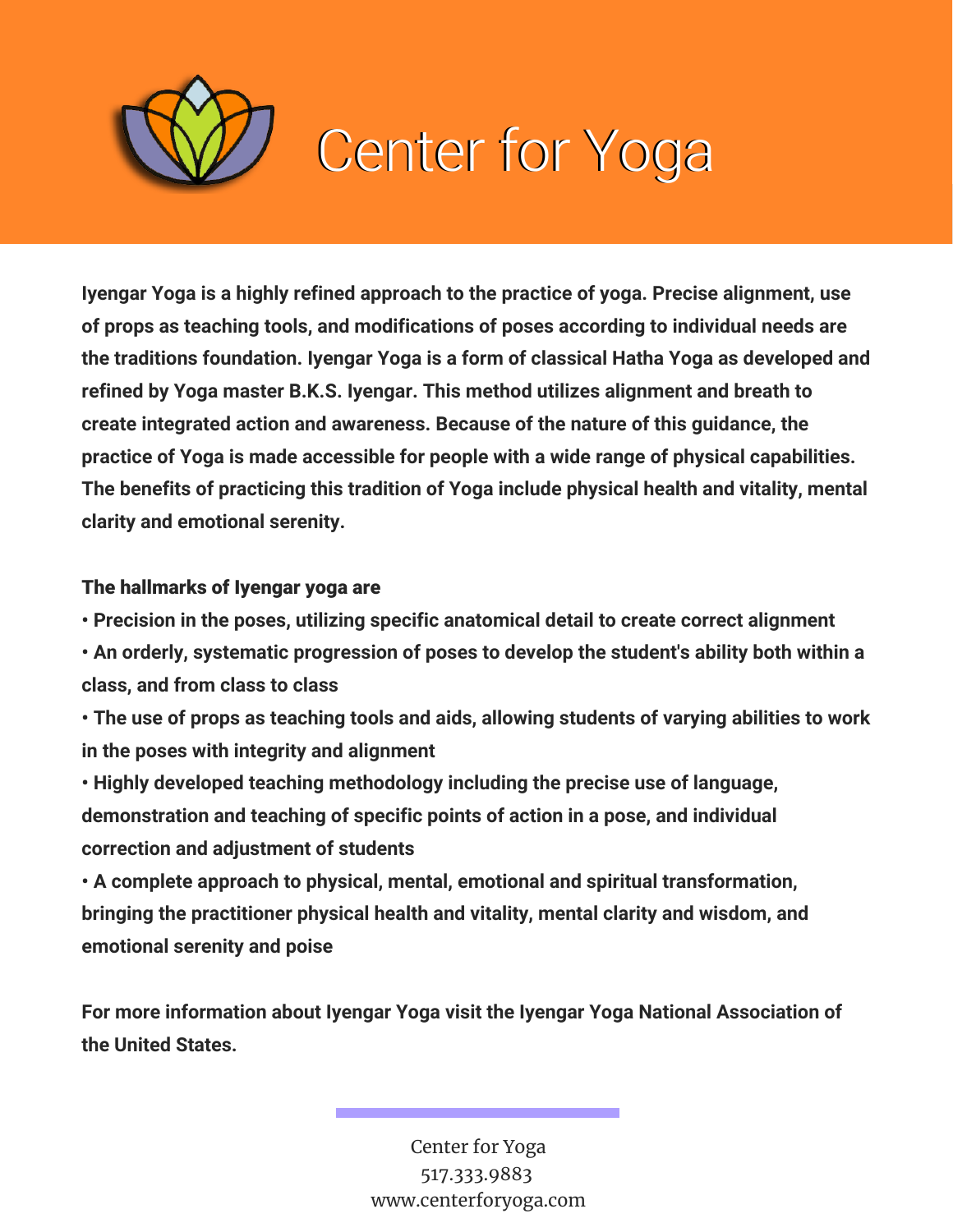

### Jivamukti Yoga

**Described as a path to enlightenment through compassion for all beings. Jivamukti Yoga is grounded in the original meaning of the Sanskrit word asana as 'seat, connection' and relationship to the Earth. Earth implies all of life. Citing Patanjali's Yoga Sutra, which states that asana should be sthira and sukham (consistent and happy). Jivamukti Yoga maintains that one's relationship to others, (asana) should be mutually beneficial and come from a consistent (sthira) place of joy and happiness. This is an idea that, when put into practice, can dismantle our present culture, which is based on the notion that the Earth and other animals exist for our benefit. The Asana practice becomes more than a set of exercises to keep fit, it becomes a way to improve one's relationship to all others and thus lead to Enlightenment and the realization of the oneness of being. This class is taught by Leslie Reynolds.**

### Integration Yoga

**A class that aims to use movements/postures in a way that is useful and beneficial for sustainable daily life. Using awareness in alignment, biomechanics, somatics, traumasensitivity, fascial-intelligence, tensegrity, and incorporating all of it into the philosophy of yoga we build holistic health in the functional movement patterns to carry off your mat and into the world. This class incorporates practices of merging suppleness, strength, mobility, and stability with the breath, emotions, thoughts, energy and spirit to plant seeds of peace and balance within and around us. This class is taught by Shiloh Daum.**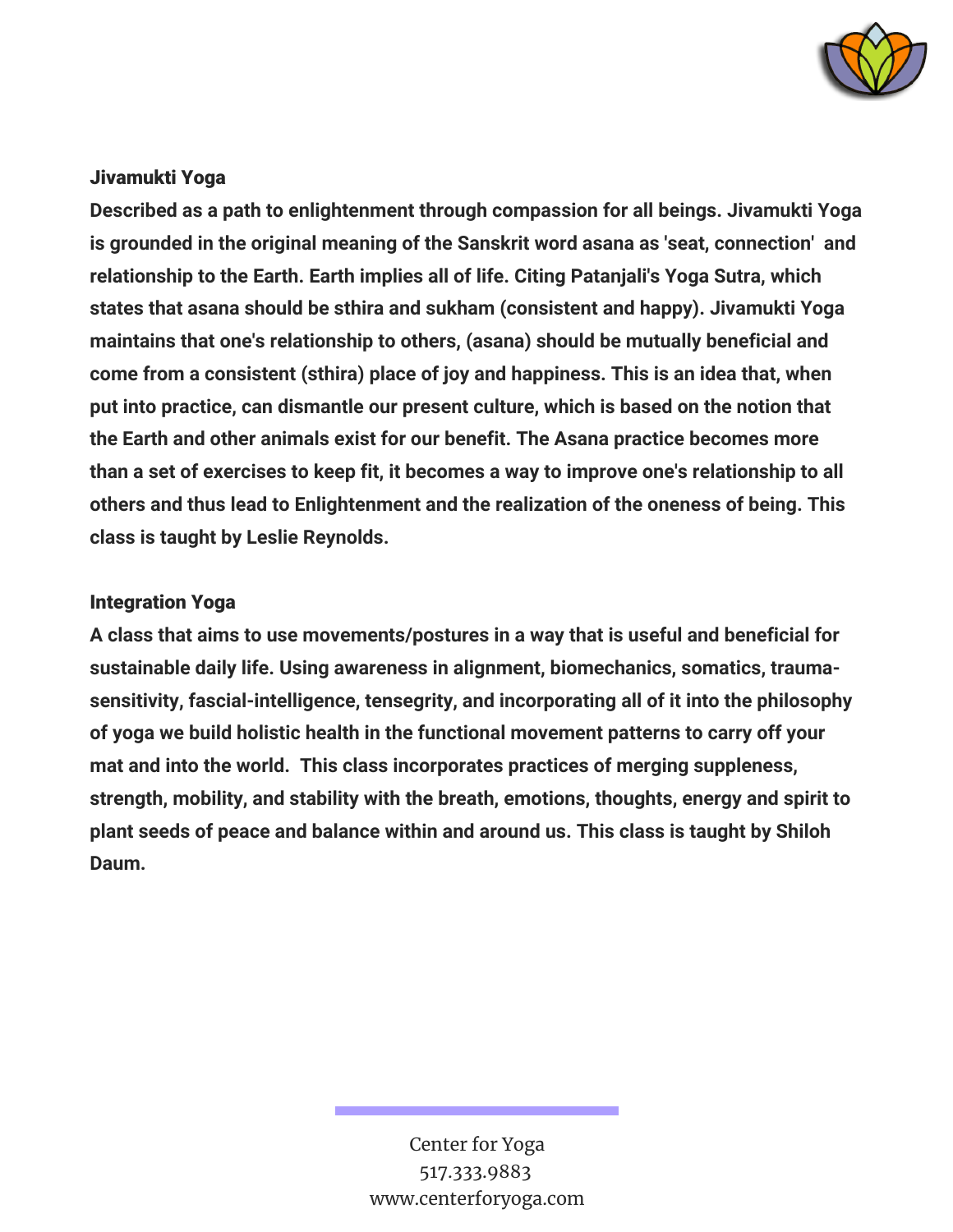

### Introductory Series (or Beginners Yoga)

**Recommended strongly for all students new to Yoga or new to Iyengar yoga. The series covers basic poses, concepts and anatomy. The Introductory Yoga series is offered a few times a year. In the meantime, feel free to drop in to any level 1 class. Beginners and continuing beginners welcome.**

#### Levels

**Levels are intended to help students find the class best suited to their overall current physical and mental state. Levels help define the non-therapy type classes that are general in nature addressing the whole practice of Yoga through the Asana (posture) practice. Students often spend years in the Level 1 and 2 classes because the practice of Yoga is more about deepening your understanding and practicing with confidence rather than accomplishing more. Mobility and stability and understanding the practice grows gradually, but unmistakably, with consistent practice.**

### Level I

**For students new Yoga, new to Iyengar style Yoga or returning to Yoga after a hiatus. Level I introduces and consolidates the basic principles of alignment in the standing poses, seated poses, and the movements of the spine for beginning backbends, forward bends, and twists. Students' progress steadily and confidently towards the next level while learning the fundamentals of posture, alignment and breath. Most stay in Level I for many sessions or a lifetime. For students new to Iyengar style yoga, or returning to yoga after a hiatus this is a great place to begin. This level is recommended and appropriate for those with chronic back, neck, knee, or hip ailments or limitations that require support.**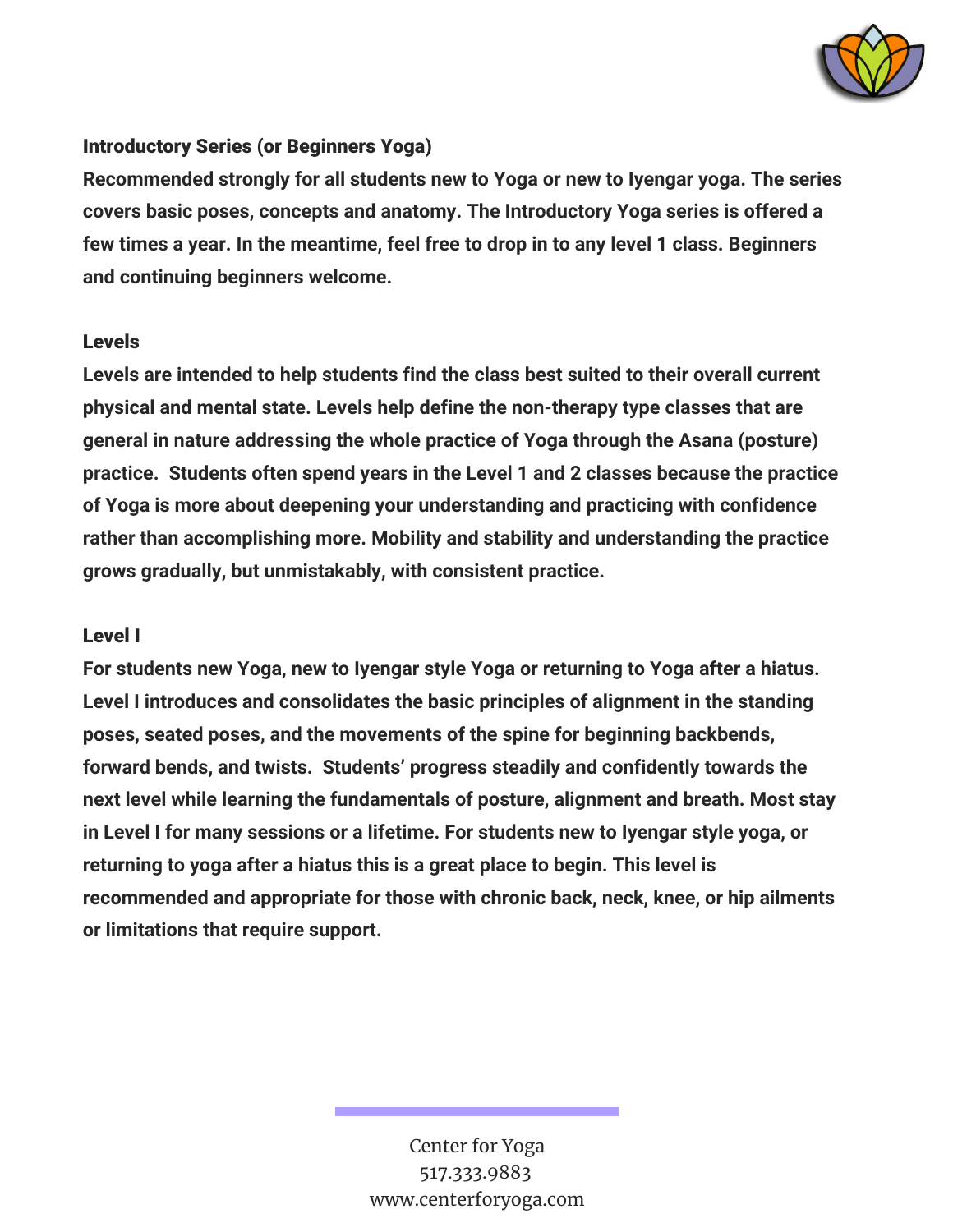

## Level I/II

**For students who prefer the gradual transition to Level II. Ideal for those with previous Yoga experience who are new to our studio or have been practicing in a different tradition and would like to become acquainted with our styles and methods at the Center for Yoga.**

### Level II

**For students who have studied or practiced Iyengar yoga for six months or more, this level builds upon the concepts introduced in level 1. The basic poses are refined with an emphasis on breath and movement. A student begins to develop a relationship with the postures, understanding their benefits in practice and grow in their stamina and strength by remaining in the postures for slightly longer times. At this level, students also begin to practice poses such as Setu Bandha (bridge pose) and supported Sarvangasana (shoulder stand). Additionally, students prepare for Sirsasana (headstand) by building strength and awareness of the core and upper body anatomy. Concepts on home practice and the philosophy of Yoga are introduced.**

# Level II/III

**Students in this class are firmly established in their practice of yoga and are ready to move beyond the basics. The emphasis of this class goes beyond gross physical actions of basic asana and pranayama. It teaches more complex asana and introduces pranayamas, the subtle action in basic poses, higher levels of concentration and coordination of mental and physical states as part of a complete Yoga practice.**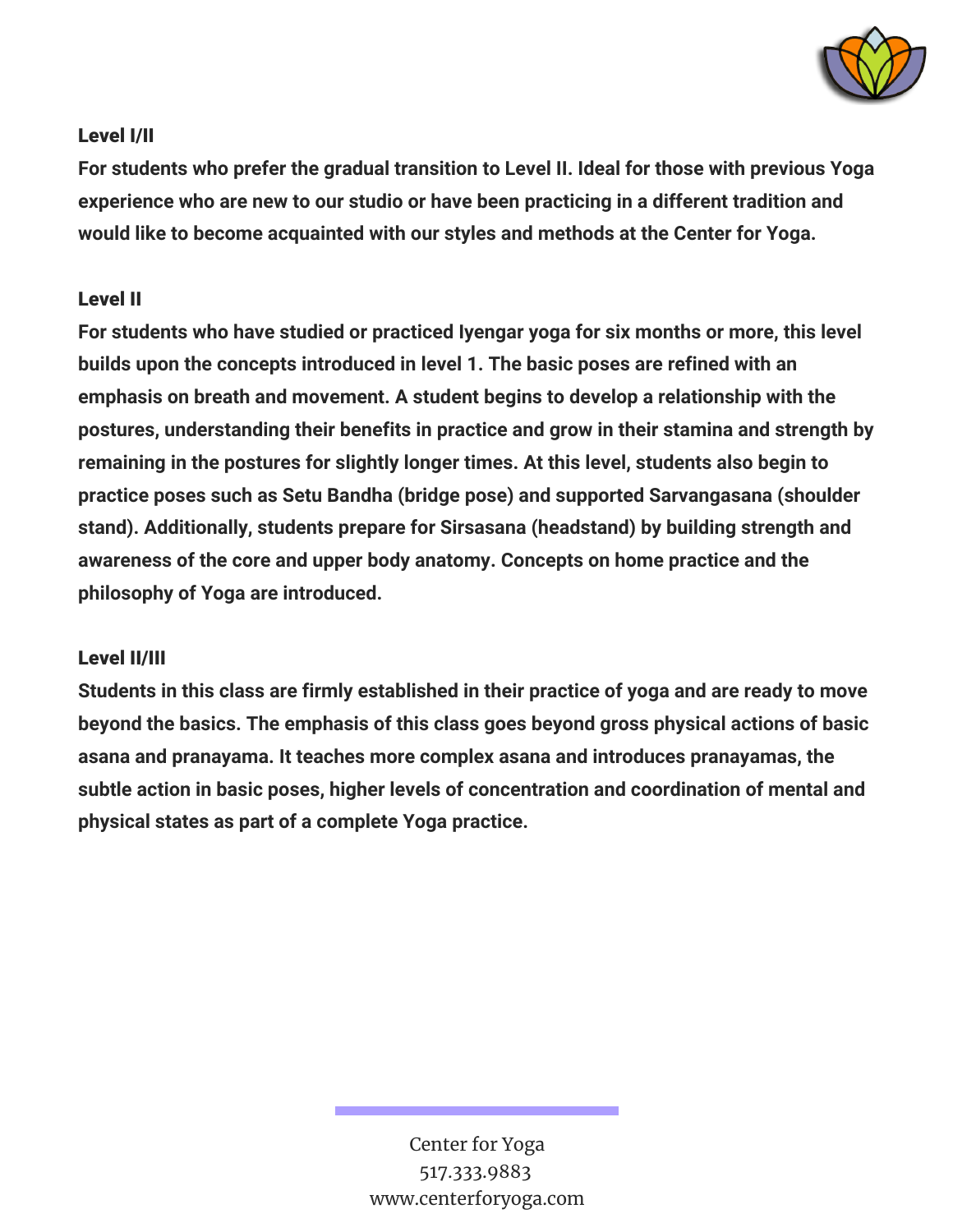

### Level III

**For serious students and teachers. For students with prior Iyengar training who are strong in their practice and are confident in their inversions and backbends. Formal pranayama and philosophy is taught as is meditation and chanting. Considered an intermediate level,** this is for students who have a minimum of 2 or more years of Iyengar yoga, or are able to **practice sirsasana and sarvangasana independently (unless there are contraindications.) A good indicator of readiness is the ability to maintain Adho Mukha Svanasana (downward facing dog) for up to five minutes. This level also asks students to maintain standing poses for 1 minute or more, seated poses for 3-5 minutes, and to work on intermediate backbends such as Urdhva dhanurasana.**

### Level IV

**For advanced students with 5 or more years of Iyengar yoga experience, this level is for students interested in challenging their limitations. Being able to sustain sirsasana for 5 minutes or more is a good benchmark for this level, as well as being able to attempt variations of legs and arms in inversions. More advanced backbends such as eka pada rajakapotasana and forward bends such as kurmasana, as well as longer holds of twists and some arm balances are all practiced at this level.**